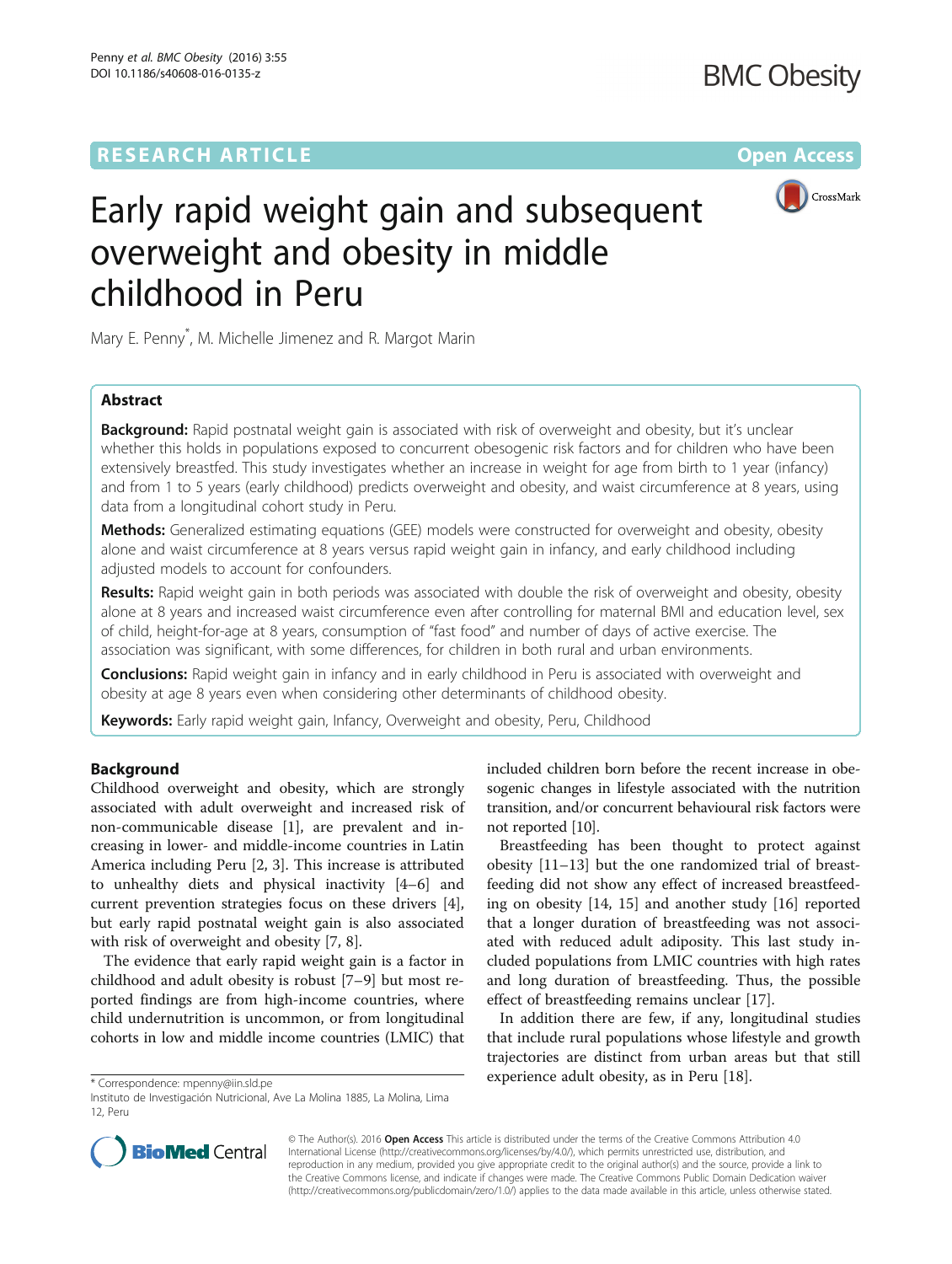In Peru, 98.6% of babies are breastfed, with a median duration of 21 months and a median of 4.4 months exclusive breastfeeding [[19](#page-6-0)]. This study presents results from a cohort study of children almost all of whom were breastfed; contrasts rural and urban households; and includes weight, height and waist circumference measurements, as well as concurrent obesogenic risk factors such as physical activity and diet [[5\]](#page-6-0).

We hypothesize that rapid weight gain from birth to 1 year (referred to as infant weight gain) and from 1 to 5 years (referred to as early childhood weight gain) would predict overweight and obesity (henceforth referred to as overweight), obesity, BMI for age, and waist circumference at 8 years even when concurrent obesogenic practices are allowed for, but that growth trajectories vary between rural and urban households.

## Methods

Young Lives (YL) is a longitudinal study of children growing up in poverty in four countries [[20\]](#page-6-0). This analysis is confined to 2052 children from a representative sample including all but the 5% richest districts of Peru, due to the study's focus on poverty. Further details of the sampling strategy have been described [[21](#page-6-0)]. Children aged 6 to 18 months (1 year) were enrolled and household visits conducted between June and December 2001; (Round 2, 2006) when the children were aged 4.5–5.5 years (5 years); and (Round 3, 2009) when the children were aged 7.5–8.5 years (8 years). There was considerable household migration, but families were tracked and 1963 (95.7%) of children were interviewed at 5 years and 1942 (94.6%) at 8 years.

The study collected data on many aspects of the household and the index child; instruments are available online [\[22](#page-7-0)]. Relevant to this analysis, information was collected when children were 1 year on breastfeeding (duration and whether the child was currently breastfed) and educational level of parents. Birth weight was taken from the child's health card (66.7%), or mother's report. At 1 year children were weighed nude or in light clothing on a calibrated digital balance with 100 g precision (Soehnle: Backnang, Germany) and length was measured using locally-made rigid stadiometers with 1 mm precision by 6 trained supervisors who had passed a standardization exercise. At ages 5 and 8 years all fieldworkers were trained and standardized in anthropometry. Standing height without shoes was measured using locally made instruments accurate to 1 mm and weight was measured in light clothing using digital platform balances as above. No deduction was made for clothing. At 8 years waist circumference was measured to the nearest 1 mm using non-extensible tape placed against the skin midway between the lower rib and superior iliac crest with the tape horizontal to the ground [[23](#page-7-0)].

Data were collected on migration and household location, socioeconomic indicators, the child's diet including consumption of high calorie purchased food (fast food), hours of sleep and daily activities, and maternal anthropometry.

Information was checked for completion and inconsistencies in the field, and data were entered using range and consistency checks. YL data for rounds 1–3 can be accessed on request online [[22](#page-7-0)]. This analysis is based on data from 1521 children with complete data on birth weight, anthropometry and selected co-variables at all three survey rounds. Of the 1942 children measured in all 3 rounds, 421 were excluded: 224 without birth weight; 14 with a disability that interfered with growth measurement; 47 children were not measured either in round 2 or round 3; 106 mothers were pregnant; and 30 had missing data on covariables.

## Definitions

The dependent variables at age 8 were Z-score of BMI for age, categorized as overweight and obese (>1SD above the median BMI for age) and obese (>2 SD above the median BMI for age), according to WHO reference [[24\]](#page-7-0); and waist circumference.

The independent exposure variables were weight gain over time in relation to the expected weight gain based on the WHO reference standard [\[24](#page-7-0)]. Weight gain was measured over two periods: from birth to R1 when children were aged 6–17.9 months (1 year), infant weight gain; and from R1 to R2 when children were 4.5–5.5 year (5 years), early childhood child weight gain. "Rapid weight gain" as a dichotomous variable has been categorized as a change in weight for age of  $> +0.67$  SD. This 0.67 SD represents an increase in weight that on a standard infant and childhood growth chart would be equal to upward crossing of centile bands (2nd, 10th, 25th, 50th, 75th, 90th and 98th) [[7\]](#page-6-0). Waist circumference was analysed as a continuous variable. International obesity task force (IOTF) standards were not used as they are not available for children <24 months [\[25\]](#page-7-0).

Covariables included in multivariate models were selected because of biological plausibility and prior evidence that they might be relevant to overweight. Continuous variables were standardized by converting them to Z-scores so that the relative weights of the associations could be compared.

The following were retained in the final model because of a significant ( $p < 0.05$ ) association in at least one of the GEE models: sex of the child; birth weight, only in the period from 1 to 5 years as it was collinear with weight gain from birth to 1 year; education level of the mother defined in exclusive categories based on maternal report of highest category of education reached, and BMI of mother when child was 8 years (mean value when available for both rounds). At age 8, child's height for age Z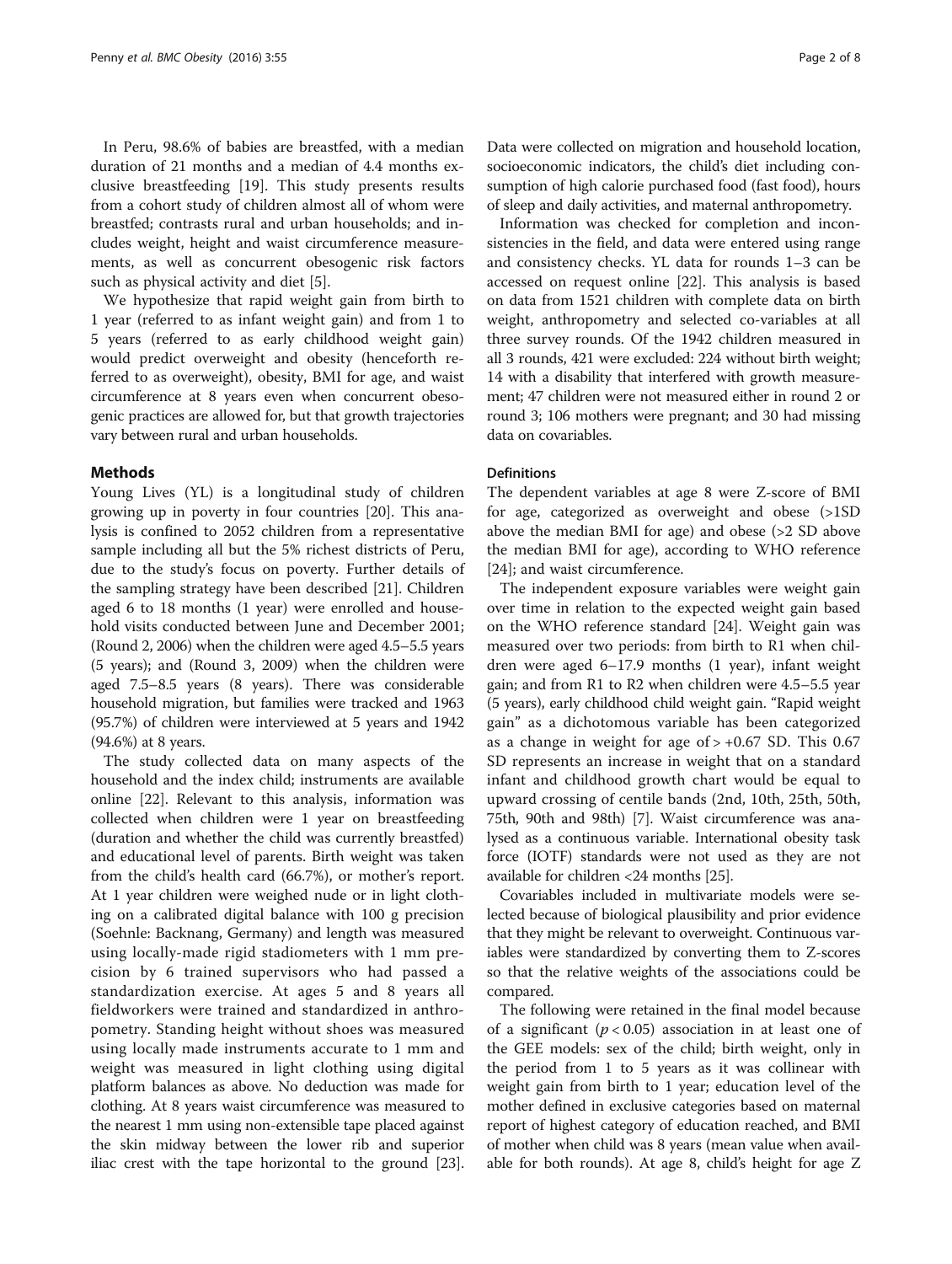score, number of days in the previous week that included active exercise such as playing games, bicycling, running; and frequency of eating "fast food" (e.g. crisps, hamburgers, spit roasted chicken, pizza, etc.) and soda drinks. These last two variables were categorized as frequent (more than once a week), less frequent (once a week or fortnight), and infrequent (less than once per fortnight). A wealth index based on housing characteristics, access to services and ownership of consumer durables was included [\[26\]](#page-7-0). Other variables included initially but not retained in any model were mother's age and child's report of hours of sleep on a normal school day. No adjustment was made for children's age in months at R1 (ages ranged from 6 to 18 months) nor for the length of time between data collection rounds.

Children living in urban or rural areas were analysed separately because of different lifestyles and environment that may not be captured in the covariables available and because growth trajectories of urban and rural children in Peru have been shown to be different [\[18\]](#page-6-0). Analyses with obesity as the dependent variable were restricted to urban children as only 6 rural children were obese. Urban residence was defined as living in a community with >100 houses or in the district capital [\[19](#page-6-0)].

#### Statistical analysis

Following an initial exploratory correlation analysis, generalized estimating equations (GEE) were used given the cluster design of the study. Unadjusted bivariate models were run for the dependent variables overweight plus obesity, separately for rural and urban children and obesity for urban children only and the independent dichotomous variable weight gain from birth to 1 year and from 1 to 5 years as described above.

To these unadjusted models, covariables were added one by one and retained in the multivariate models when statistically significant ( $p < 0.05$ ), taking care to avoid multiple collinearity. The statistically significant models were compared using the Wald test. The SPSS corrected quasi likelihood under independence model criterion (QICC) was used to determine the most parsimonious models that best explained the relationship between weight change in infancy and the dependent variables. All analyses were done using SPSS version 20 [\[27\]](#page-7-0). GEE multivariate analysis of BMI for age against the categorical variable rapid weight gain in the two periods adjusting for the confounders was conducted. GEE analysis was also done with waist circumference as a continuous dependent variable as this is height independent.

## Results

Rapid weight gain and overweight and obesity at 8 years Of the 1521 children included in the analyses, 1119 lived in urban areas and 402 in rural areas. Table [1](#page-3-0) describes

the characteristics of the children according to nutritional status (Additional file [1:](#page-6-0) Table S1 lists the variables included in the final analysis). At 8 years, 372 urban children were overweight (33.2%) and 127 (11.3%) of these were obese. Overweight and especially obesity were more common in boys. Among rural children 55 (13.7%) were overweight, with only six obese children. Almost all (98.4%) children had been breastfed and 86.6% of children were still breastfeeding at R1. Initial univariate analyses of correlations demonstrated that weight gain in all intervals between birth and 5 years was correlated with BMI Z score at 8 years but with a stronger correlation in urban children (birth-5 years: Pearson correlation  $r = 0.44$ ) compared with rural children (birth-5 years  $r = 0.15$ ) in keeping with different growth trajectories. BMI Z score at 8 years was correlated with waist circumference for urban children  $(r = 0.77)$  and for rural children  $(r = 0.53)$ .

The GEE models for rapid weight gain and overweight plus obesity are shown in Tables [2](#page-4-0) and [3](#page-5-0) for the different age periods, and urban and rural children separately. Infants with rapid weight gain from birth to 1 year were twice as likely to be overweight or obese at 8 years in both urban (adjusted OR 2.06–2.10) and rural (adjusted OR 2.10–2.60) settings (Table [2](#page-4-0)) and there was a slightly greater risk when the rapid weight gain was from 1 to 5 years (adjusted OR 2.40) for urban children and slightly lower risk at this age for rural children (OR 1.83–2.01) (Table [3\)](#page-5-0). For the more extreme case of obesity, analysed only for urban children, the risk was greater for rapid weight gain from 1 to 5 years (adjusted OR 4.7 to 5.0  $(p < 0.000)$  vs. OR 1.35-1.42 from birth to 1 year (p value 0.06–0.03) (Additional file [1](#page-6-0): Tables S2 and S3).

In the adjusted models (Tables [2](#page-4-0) and [3\)](#page-5-0), greater BMI of the mother was uniformly associated with overweight at 8 years in both time periods and in urban and rural children. Further education, greater height of the child at age 8 and higher birth weight were significantly associated with higher risk of overweight but only in urban children. In the adjusted models for the infancy period, eating "fast food" frequently compared to infrequently was associated with 4–5 times the risk of overweight, and frequent consumption of soda drinks, was a significant risk factor for overweight (OR 3.94), but only for rural children. In analyses of urban obesity for both time periods, physical exercise was significantly protective OR 0.66 ( $p < 0.0001$ ) in all models.

### Waist circumference

In GEE continuous analysis unadjusted models (Additional file [1](#page-6-0): Tables S4 and S5), the relation between rapid weight gain and this second measure of overweight/obesity was significant in both time periods. In the first adjusted model greater weight gain from birth to 1 year was associated with increased waist circumference (ß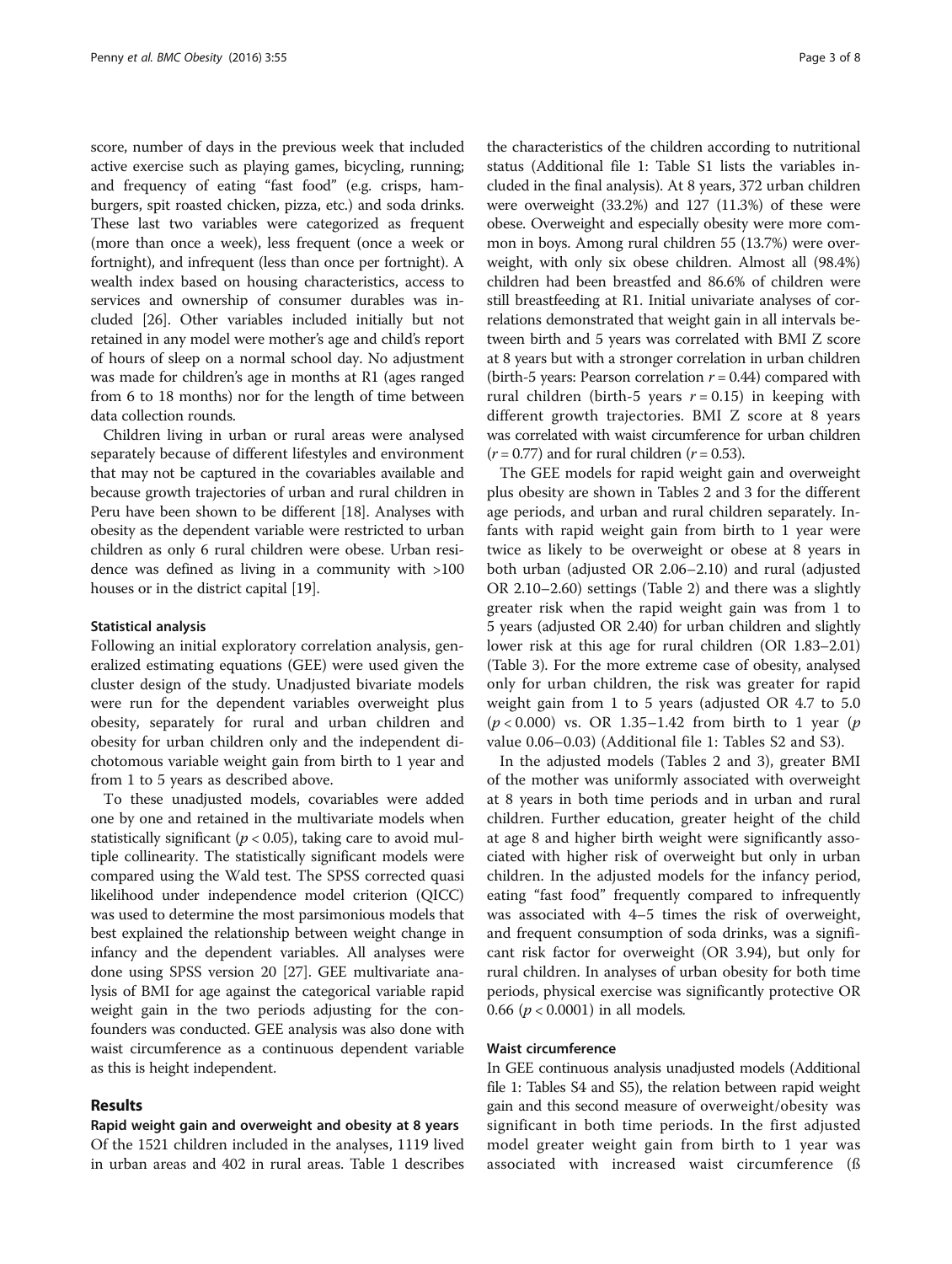## <span id="page-3-0"></span>Table 1 Characteristics of the children according to nutritional status

|                                             |                                      | Normal <sup>a</sup> | Overweight       | Obese            | Total                    |
|---------------------------------------------|--------------------------------------|---------------------|------------------|------------------|--------------------------|
|                                             |                                      | N (%)               | N (%)            | N (%)            | N (%)                    |
| Total                                       |                                      | 1094 (71.9)         | 294 (19.3)       | 133 (8.7)        | 1521                     |
| Sex                                         | Female                               | 563 (51.5)          | 133 (45.2)       | 49 (36.8)        | 745 (49.0)               |
|                                             | Male                                 | 531 (48.5)          | 161 (54.8)       | 84 (63.2)        | 776 (51.0)               |
| Residence area (aged 1 year)                | Urban                                | 670 (61.2)          | 228 (77.6)       | 124 (93.2)       | 1022 (67.2)              |
|                                             | Rural                                | 424 (38.8)          | 66 (22.4)        | 9(6.7)           | 499 (32.8)               |
| Residence area (aged 8 years)               | Urban                                | 747 (68.3)          | 245 (83.3)       | 127 (95.5)       | 1119 (73.6)              |
|                                             | Rural                                | 347 (31.7)          | 49 (16.7)        | 6(4.5)           | 402 (35.9)               |
| Birth weight                                | $<$ 2.5 kg                           | 67(6.1)             | 14(4.8)          | 6(4.5)           | 87(5.7)                  |
|                                             | $\geq$ 4.0 kg                        | 58 (5.3)            | 18(6.1)          | 9(6.8)           | 85(5.6)                  |
| Breastfed                                   | Breastfed at any time                | 1079 (98.6)         | 289 (98.3)       | 130 (97.7)       | 1498 (98.5)              |
| Stunting (aged 8 years)                     | > - 2SD HAZ (height for age Z-score) | 241 (22.0)          | 38 (12.9)        | 6(4.5)           | 285 (18.7)               |
| Urban (% stunted aged 8 years)              |                                      | 117 (48.6)          | 13 (34.2)        | 6(100.0)         | 136 (47.7)               |
| Rural (% stunted aged 8 years)              |                                      | 124(51.5)           | 25 (65.8)        | 0                | 149 (52.3)               |
| Stunted (% urban aged 8 years)              |                                      | 117(15.7)           | 13(5.3)          | 6(4.7)           | 136 (12.2)               |
| Stunted (% rural aged 8 years)              |                                      | 124 (35.7)          | 25 (37.9)        | 0                | 149 (37.1)               |
| Soda drinks (aged 8 years)                  | Frequency ≥1/week                    | 757 (69.2)          | 226 (76.9)       | 106 (79.7)       | 1089 (71.6)              |
| Fast food (aged 8 years)                    | Frequency ≥1/week                    | 677 (61.9)          | 220 (74.8)       | 102 (76.7)       | 999 (65.7)               |
|                                             |                                      | Mean $\pm$ SD       | Mean $\pm$ SD    | Mean $\pm$ SD    | Mean $\pm$ SD            |
| BMI for age (BAZ) aged 8 years              | 8 years                              | $0.04 \pm 0.7$      | $1.4 \pm 0.3$    | $2.69 \pm 0.5$   | $0.54 \pm 1.07$          |
| Waist circumference aged 8 years            | cms                                  | $58.47 \pm 3.51$    | $64.07 \pm 4.55$ | $73.30 \pm 6.51$ | $60.84 \pm 6.01^{\rm b}$ |
| Height for age (aged 8 years)               |                                      | $-1.26 \pm 0.9$     | $-0.87 \pm 1.04$ | $-0.04 \pm 1.03$ | $-1.08 \pm 1.0$          |
| Weight gain in Infancy (1 year-Birth)       | Difference in W/A Z-score            | $-0.07 \pm 1.3$     | $0.46 \pm 1.3$   | $0.69 \pm 1.2$   | $0.1 \pm 1.31$           |
| Weight gain in childhood (5-1 year)         | Difference in W/A Z-score            | $-0.44 \pm 0.85$    | $-0.28 \pm 0.88$ | $0.36 \pm 1.1$   | $-0.33 \pm 0.9$          |
| Weight gain in childhood (8-5 years)        | Difference in W/A Z-score            | $0.06 \pm 0.4$      | $0.48 \pm 0.5$   | $0.86 \pm 0.8$   | $0.21 \pm 0.5$           |
| Mothers education                           | Years of education                   | $7.5 \pm 4.4$       | $9.2 \pm 4.5$    | $11.1 \pm 3.4$   | $8.15 \pm 4.5$           |
| BMI of mother (child aged 8 years)          |                                      | $26.44 \pm 4.1$     | $28.40 \pm 4.4$  | $29.28 \pm 4.8$  | $27.07 \pm 4.3$          |
| Wealth Index <sup>c</sup> (aged 8 years)    |                                      | $0.53 \pm 0.2$      | $0.63 \pm 0.2$   | $0.70 \pm 0.1$   | $0.56 \pm 0.2$           |
| Household size (aged 8 years)               | No people living in the house        | $5.45 \pm 1.9$      | $5.16 \pm 1.9$   | $5.04 \pm 1.9$   | $5.36 \pm 1.9$           |
| Hours asleep (aged 8 years)                 | No hours normal school day           | $9.6 \pm 0.9$       | $9.58 \pm 0.9$   | $9.36 \pm 0.8$   | $9.61 \pm 0.9$           |
| Active exercise <sup>d</sup> (aged 8 years) | No days in previous 7 days           | $3.73 \pm 2.7$      | $3.63 \pm 2.7$   | $2.77 \pm 2.4$   | $3.63 \pm 2.7$           |
|                                             |                                      |                     |                  |                  |                          |

<sup>a</sup>Not overweight or obese

<sup>b</sup>Waist circumference measurements are missing from five children

 $\epsilon$  Score consisting of housing quality and utilities and ownership of goods

dQuestion asked: "During the last 7 days, on how many days was [Name] physically active for at least 60 min at one time? (Examples for physical activity would be running, biking, dancing, football, digging, carrying water, or other activities)"

coefficient 1.41,  $p < 0.001$ ) in urban children even when including BMI and education attainment of the mother, and frequent fast food consumption. This association was reduced ( $\beta$  0.83,  $p < 0.001$ ) but remained significant when height of the child aged 8 years, and number of days of active exercise were included in the model (Additional file [1:](#page-6-0) Table S4). For rural children the association with greater weight gain was reduced ( $\beta$  0.61,  $p < 0.001$ ) when adjusted for BMI of the mother and frequency of consumption of fast food and became nonsignificant when maternal education was included in the adjusted

model. Additional file [1:](#page-6-0) Table S5 shows that while rapid weight gain from 1 to 5 years in the adjusted models in urban children remained significant in this period greater weight gain in rural children was no longer statistically significant when consumption of fast food was included.

## **Discussion**

These analyses show that rapid weight gain in infancy and in early childhood in both urban and rural children of both sexes in this predominately poor, breastfed population in Peru is associated with overweight and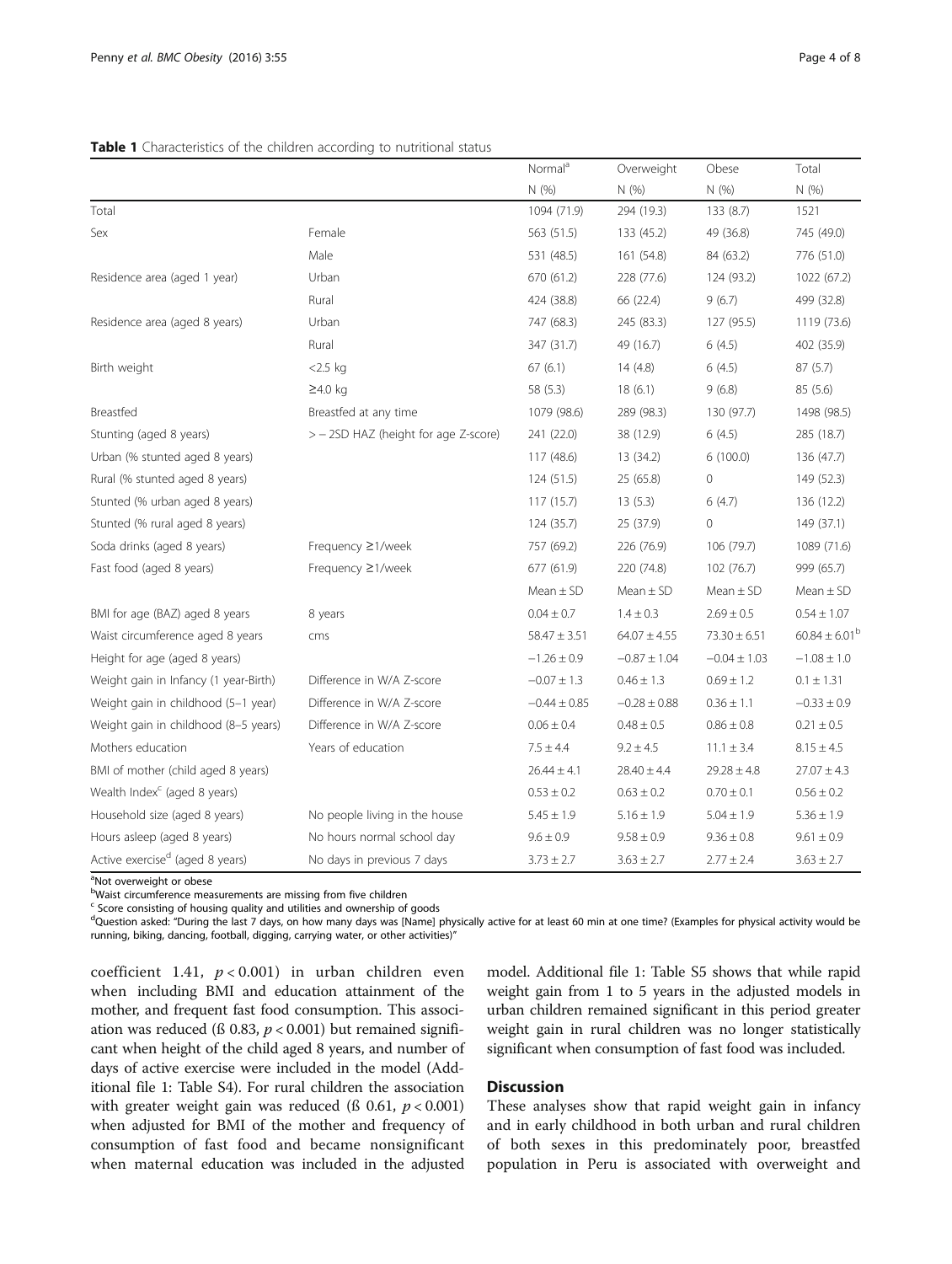|                                                                                    | Urban   |                              |                       | Rural               |        |                 |                       |                    |
|------------------------------------------------------------------------------------|---------|------------------------------|-----------------------|---------------------|--------|-----------------|-----------------------|--------------------|
|                                                                                    | Null    | Unadjusted                   | Adjusted <sup>a</sup> |                     | Null   | Unadjusted      | Adjusted <sup>a</sup> |                    |
|                                                                                    |         |                              | Model 1               | Model 2             |        |                 | Model 1               | Model 2            |
| $\mathsf{QICC}^{\rm b}$                                                            | 1425.13 | 1388.17                      | 1236.54               | 1221.06             | 322.91 | 318.36          | 307.74                | 300.37             |
| Intercept                                                                          | 0.498   | 0.365                        | 0.353                 | 0.439               | 0.160  | 0.126           | 0.102                 | 0.077              |
| Weight gain > 0.67 SD from birth<br>to 1 year                                      |         | 2.27 $(<0.001)$ <sup>c</sup> | $2.10$ (<0.001)       | $2.06$ (< $0.001$ ) |        | $2.29$ (<0.001) | 2.10(0.003)           | 2.60(0.001)        |
| Sex female                                                                         |         |                              | $0.55$ (< $0.001$ )   | $0.55$ (< $0.001$ ) |        |                 | 0.62(0.001)           | 0.70(0.004)        |
| BMI of the mother                                                                  |         |                              | $1.62$ (<0.001)       | $1.55$ (<0.001)     |        |                 | $1.49$ (<0.001)       | $1.59$ (<0.001)    |
| Height for age (child) at 8 years                                                  |         |                              | $1.80$ (<0.001)       | $1.73$ (<0.001)     |        |                 |                       |                    |
| Wealth index at 8 years                                                            |         |                              |                       | $1.50$ (<0.001)     |        |                 |                       |                    |
| Number of days of active exercise<br>at 8 years                                    |         |                              | 0.87(0.037)           |                     |        |                 |                       |                    |
| Mothers education level category (compared with incomplete primary school):        |         |                              |                       |                     |        |                 |                       |                    |
| Further education                                                                  |         |                              | 1.93(0.016)           |                     |        |                 | 0.89(0.895)           | 0.63(0.629)        |
| Completed secondary school                                                         |         |                              | 1.23(0.500)           |                     |        |                 | 1.44(0.460)           | 1.16(0.773)        |
| Incomplete secondary school                                                        |         |                              | 1.20(0.519)           |                     |        |                 | 0.53(0.130)           | 0.47(0.077)        |
| Completed primary school                                                           |         |                              | 0.88(0.526)           |                     |        |                 | 0.41(0.015)           | 0.31(0.002)        |
| Frequency of having soda drinks at 8 years (compared with $\langle$ 1 per 2 weeks) |         |                              |                       |                     |        |                 |                       |                    |
| > 1 per week (frequent)                                                            |         |                              |                       |                     |        |                 | 3.94 (0.001)          |                    |
| $\geq$ 1 per 2 weeks (less frequent)                                               |         |                              |                       |                     |        |                 | 1.73 (0.031)          |                    |
| Fast food consumption at 8 years (compared with $\langle$ 1 per 2 weeks)           |         |                              |                       |                     |        |                 |                       |                    |
| > 1 per week (frequent)                                                            |         |                              |                       |                     |        |                 |                       | $5.11 (\le 0.001)$ |
| $\geq$ 1 per 2 weeks (less frequent)                                               |         |                              |                       |                     |        |                 |                       | $2.81$ (<0.001)    |

<span id="page-4-0"></span>Table 2 Associations between overweight and obesity category in urban and rural children at age 8 years and rapid weight gain from birth to 1 year

<sup>a</sup>Values given in the table indicate that this variable was adjusted for in the model

<sup>b</sup>Quasi likelihood under independence model criterion

<sup>c</sup>Numbers represent odds ratios and (p-values)

obesity at age 8 years even when other determinants of childhood obesity are taken into account. The association is seen with both weight gain in infancy and in early childhood and is evident in urban and rural children although, while in rural children the greatest effect (OR 2.6) was seen in the adjusted model for rapid weight gain in infancy, in urban children the greatest effect (OR 2.4) was for rapid weight gain in early childhood.

The inference is supported by the association with waist circumference, in urban children but the association is weaker in rural children and becomes non-significant in fully adjusted models at both ages of rapid weight gain. In the case of the rural children concurrent behaviours have a larger impact on waist circumference in the adjusted models. This may be the result of different growth trajectories of rural and urban children or may be due to the lack of discrimination in our indicators of concurrent behaviours in urban children, for instance more than 70% of children drank soda drinks and ate "fast food" at least once a week. In both cases greater height is associated with greater risk of overweight and obesity so it is unlikely that the discrepancy between rural and urban is due to

overestimation of overweight due to the fact that the calculation of BMI includes height squared in the denominator.

These findings support evidence that the increasing problem of overweight and obesity in childhood is not only mediated through concurrent behavioural determinants of overweight such as physical activity and diet but that factors such as birthweight, the perinatal hormonal milieu, complimentary feeding practices, and the gut microbiota present in early years including infancy and early childhood also play a significant role [\[28\]](#page-7-0).

These findings are in keeping with other studies using more accurate techniques such as deuterium [[29\]](#page-7-0) and ultrasound measurement of visceral and subcutaneous fat compartments [\[30\]](#page-7-0), that showed an association of rapid weight gain in early childhood (1–4 years) (although not infancy) with fat mass in adolescence.

These findings contribute to the body of evidence, mainly from developed countries, of the association between early rapid weight gain and overweight/obesity in childhood, adolescence and adulthood [[8, 11](#page-6-0), [31, 32](#page-7-0)]. In keeping with other studies these analyses showed a sex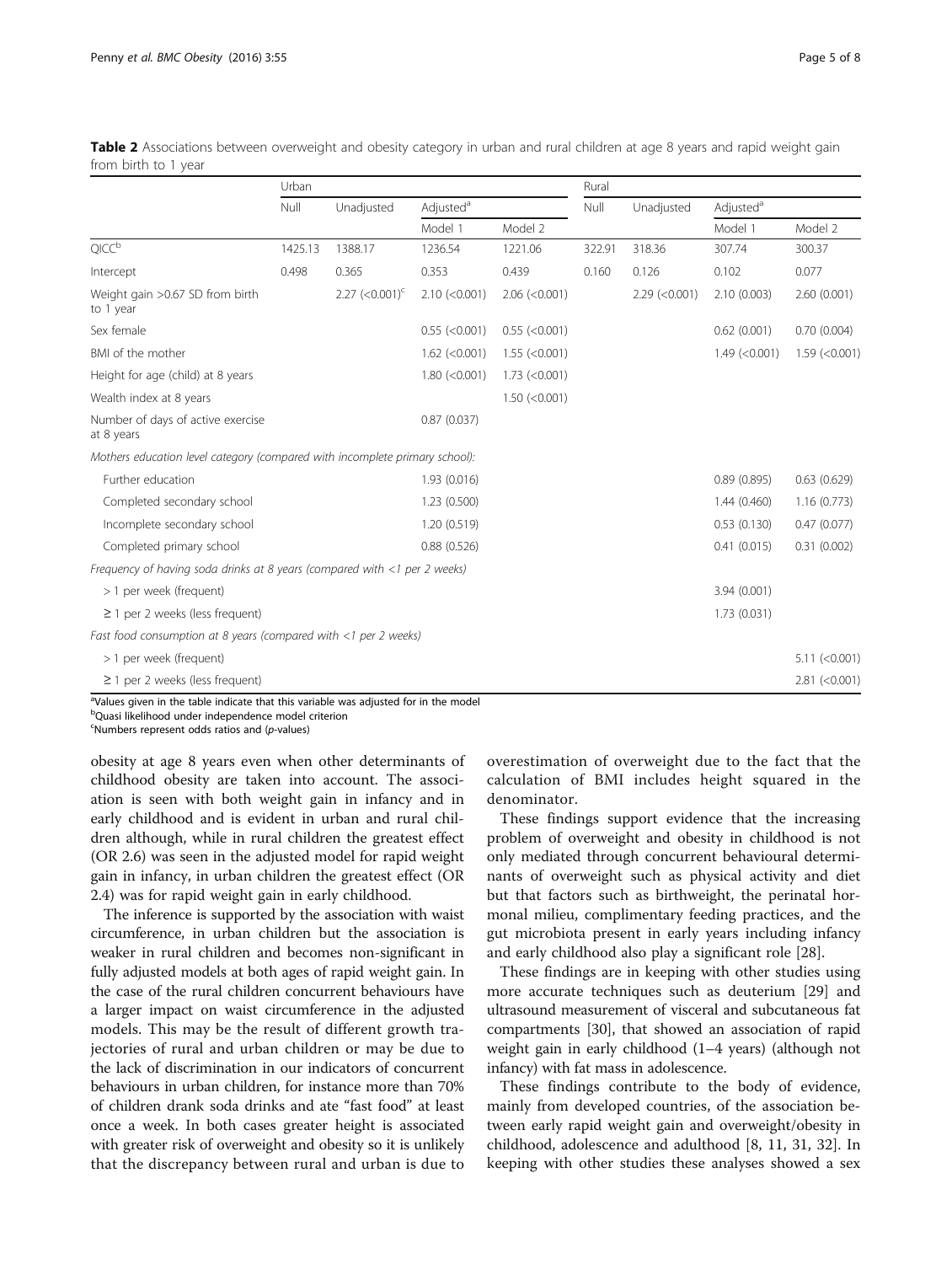|                                                                                    | Urban   |                     |                                  | Rural  |             |                       |                 |
|------------------------------------------------------------------------------------|---------|---------------------|----------------------------------|--------|-------------|-----------------------|-----------------|
|                                                                                    | Null    | Unadjusted          | Adjusted <sup>a</sup><br>Model 1 | Null   | Unadjusted  | Adjusted <sup>a</sup> |                 |
|                                                                                    |         |                     |                                  |        |             | Model 1               | Model 2         |
| <b>OICC</b>                                                                        | 1425.13 | 1387.70             | 1245.26                          | 322.91 | 321.24      | 305.24                | 303.31          |
| Intercept                                                                          | 0.498   | 0.425               | 0.377                            | 0.160  | 0.141       | 0.081                 | 0.081           |
| Weight gain > 0.67 SD from 1 to 5 years                                            |         | 3.20 $(<0.001)^{b}$ | $2.40$ (<0.001)                  |        | 2.08(0.001) | 1.99 (0.017)          | 2.01 (0.018)    |
| Sex female                                                                         |         |                     | 0.64(0.001)                      |        |             |                       |                 |
| BMI of the mother                                                                  |         |                     | $1.54$ (<0.001)                  |        |             | $1.65$ (<0.001)       | $1.63$ (<0.001) |
| Height for age (child) (aged 8 years)                                              |         |                     | $1.80$ (<0.001)                  |        |             |                       |                 |
| Birth weight                                                                       |         |                     | 1.11(0.026)                      |        |             | 0.96(0.761)           |                 |
| Mothers education level category (compared with incomplete primary school):        |         |                     |                                  |        |             |                       |                 |
| Further education                                                                  |         |                     | 1.95(0.018)                      |        |             | 0.86(0.865)           | 0.86 (0.869)    |
| Completed secondary school                                                         |         |                     | 1.32(0.403)                      |        |             | 1.07(0.876)           | 1.04 (0.938)    |
| Incomplete secondary school                                                        |         |                     | 1.19(0.546)                      |        |             | 0.46(0.058)           | 0.45(0.062)     |
| Completed primary school                                                           |         |                     | 0.85(0.450)                      |        |             | 0.30(0.007)           | 0.29(0.006)     |
| Number of days of active exercise (aged 8 years)                                   |         |                     |                                  |        |             |                       |                 |
| Frequency of having soda drinks at 8 years (compared with $\langle$ 1 per 2 weeks) |         |                     |                                  |        |             |                       |                 |
| > 1 per week (frequent)                                                            |         |                     |                                  |        |             |                       |                 |
| $\geq$ 1 per 2 weeks (less frequent)                                               |         |                     |                                  |        |             |                       |                 |
| Fast food consumption ay 8 years (compared with $\langle$ 1 per 2 weeks)           |         |                     |                                  |        |             |                       |                 |
| > 1 per week (frequent)                                                            |         |                     |                                  |        |             | $4.34$ (<0.001)       | $4.31$ (<0.001) |
| $\geq$ 1 per 2 weeks (less frequent)                                               |         |                     |                                  |        |             | $2.94$ (<0.001)       | $2.92$ (<0.001) |

<span id="page-5-0"></span>Table 3 Associations between overweight and obesity category in urban and rural children at age 8 years and rapid weight gain from 1 to 5 years

<sup>a</sup>Values given in the table indicate that this variable was adjusted for in the model shown

<sup>b</sup>Numbers represent odds ratios and (p-values)

difference, but in this case the effect of rapid weight gain was not limited to girls and occurred during infancy, as well as early childhood. This study extends the observations to a recently studied LMIC population with high prevalence and long duration of breastfeeding. Although there is no detailed information on total duration of breastfeeding, 85.8% were still breastfed at R1 (aged 6– 18 m). Furthermore, this study also includes indicators of concurrent risk factors for overweight including diet, sleeping patterns and physical activity that were not available for other analyses of rapid weight gain in LMICs [[10](#page-6-0)]. It has also been possible to contrast rural and urban children and show similar results in relation to overweight and obesity measured by BMI, although there are differences with respect to waist circumference. The longitudinal nature of this study will provide further data on longer-term weight trajectories.

There are some weaknesses with our study. Since Young Lives is primarily a study of the effects of poverty it was necessary to include the geographical and social diversity of Peru. A birth cohort was not feasible for this design because of cost and logistics, and thus children were enrolled aged 6–17.9 months and birth weight was based on reported data. Inaccuracy in the birth weights might have weakened the associations and may have added uncertainty to the importance of intrauterine growth restriction (IUGR) in our population. The data on hours of sleep, consumption of soda drinks, fast food consumption and physical exercise is based on selfreport using a limited number of questions rather than direct observation or detailed dietary recall. This limits our ability to attribute the observed weight gain to dietary or other factors.

The findings are important as the 8 year old children in our study had a prevalence of overweight 28.1% and 8.6% obesity, consistent with combined prevalence of overweight and obesity in school-age children from Brazil (33.5%) and Mexico (29.3%) [\[2](#page-6-0)]. This shows that Peru, along with other countries in South America is in the midst of an increasing problem of overweight and obesity, despite also having a burden of under nutrition, with stunting affecting 32.3% rural and 10.3% urban children under 5 years [\[19\]](#page-6-0). Evidence showing that early rapid weight gain in infancy and early childhood can lead to later childhood overweight and obesity, even when almost all babies are breastfed, means that programs and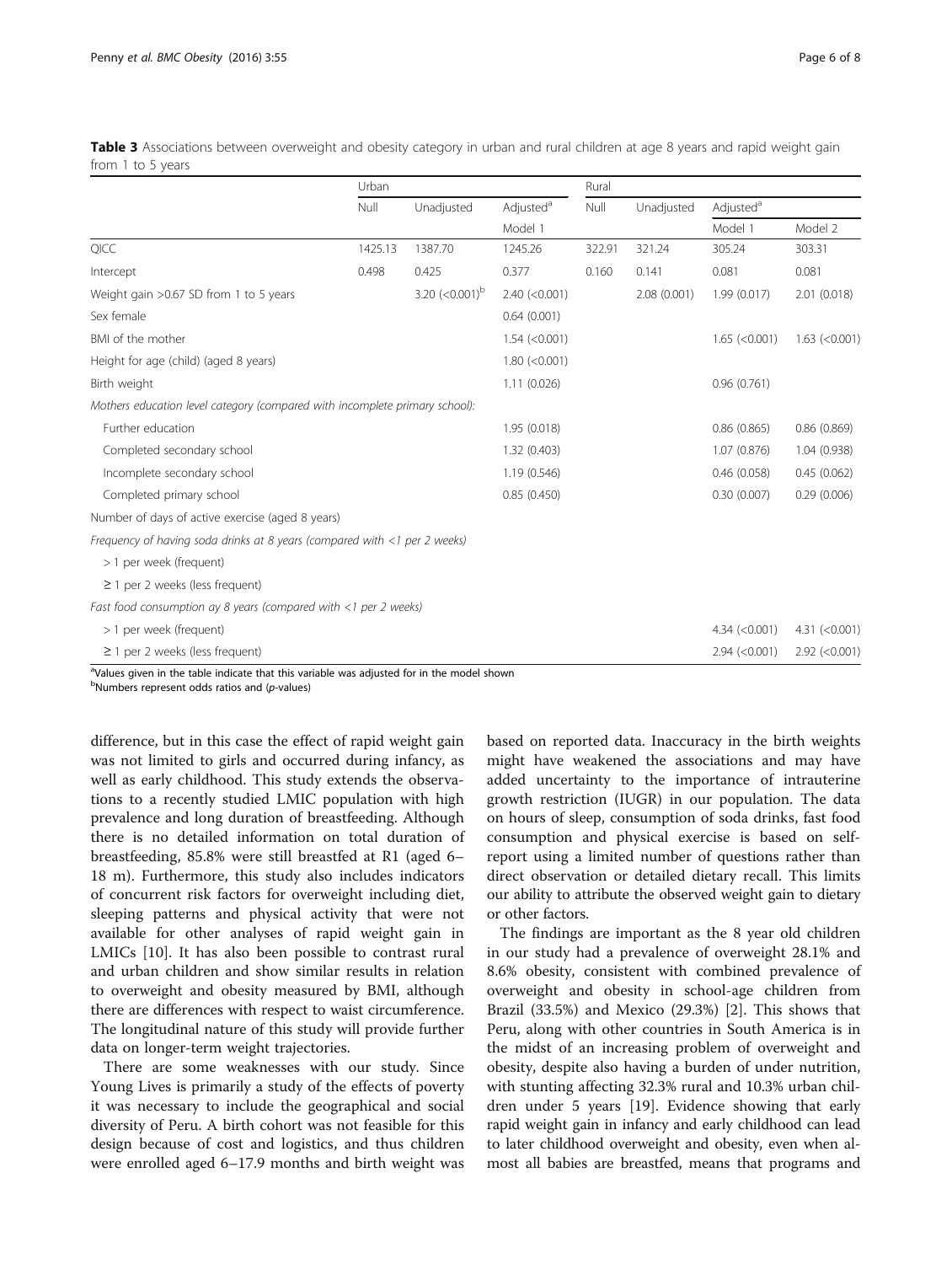<span id="page-6-0"></span>policies need to evolve to ensure that improvements in the quality of the diet improve linear growth without adding additional calories that may induce excessive weight gain.

## Conclusion

In keeping with other studies, we have shown that in a breastfed population from Peru rapid weight gain in infancy and in early childhood in both urban and rural children is associated with overweight and obesity at age 8 years.

## Additional file

[Additional file 1: Table S1.](dx.doi.org/10.1186/s40608-016-0135-z) Characteristics of the children by Urban and Rural residence. Table S2. Associations between obesity in urban children at age 8 years and rapid weight gain from birth to 1 year. Table S3. Associations between obesity in urban children at age 8 years and rapid weight gain from 1 to 5 years. Table S4. Associations between waist circumference (cm) of urban and rural children at age 8 years and rapid weight gain from birth to 1 year. Table S5. Associations between waist circumference (cm) of urban and rural children at age 8 years and rapid weight gain from 1 to 5 years. (DOCX 38 kb)

#### Acknowledgements

The authors are grateful to the cohort participants and their families, and to Jere Behrman (University of Pennsylvania) who read and commented on the manuscript.

#### Funding

Young Lives is core-funded from 2001 to 2017 by the UK Department for International Development (DFID), and was co-funded from 2010 to 2014 by the Netherlands Ministry of Foreign Affairs and from 2014 to 2015 by Irish Aid. This work was partially supported by the Bill & Melinda Gates Foundation (Global Health Grant OPP1032713); Eunice Shriver Kennedy National Institute of Child Health and Development (grant number R01 HD070993); and Grand Challenges Canada (grant number 0072-03). The funders had no involvement in the design of the study and data collection, analysis, and interpretation of data and writing the manuscript.

#### Availability of data and materials

Data collection instruments and data for rounds 1–3 can be accessed on request at [www.younglives.org.uk](http://www.younglives.org.uk/).

#### Authors' contributions

MEP conceived the study hypothesis. MEP and MMJ wrote the manuscript. RMM carried out the statistical analyses. All authors had final approval of the submitted and published versions.

#### Competing interests

Mary Penny has received funding from the food industry for unrelated research studies and consultancies. The other authors declare no conflict of interest.

#### Consent for publication

Not applicable.

#### Ethics approval and consent to participate

The study was approved by the independent ethics review board (IRB) of the Instituto de Investigación Nutricional. Written consent to participate in Young Lives was obtained from the principal caregiver before enrolment at R1, and consent to continue in the study was reconfirmed at each round. From R3, children were asked for their verbal assent.

## Received: 28 January 2016 Accepted: 2 December 2016 Published online: 13 December 2016

#### References

- 1. Ng M, Fleming T, Robinson M, Thomson B, Graetz N, Margono C, et al. Global, regional, and national prevalence of overweight and obesity in children and adults during 1980–2013: a systematic analysis for the Global Burden of Disease Study 2013. Lancet. 2014;384:766–81. Erratum in: Lancet. 2014;384:746.
- 2. Rivera JA, de Cossío TG, Pedraza LS, Aburto TC, Sánchez TG, Martorell R. Childhood and adolescent overweight and obesity in Latin America: a systematic review. Lancet Diabetes Endocrinol. 2014;2:321–32.
- 3. Pajuelo-Ramírez J, Sánchez-Abanto J, Alvarez-Dongo D, Tarqui-Mamani C, Agüero-Zamora R. Sobrepeso, obesidad y desnutrición crónica en niños de 6 a 9 años en Perú 2009–2010. Rev Peru Med Exp Salud Publica. 2013;30:583–9.
- 4. World Health Organization. Global Strategy on Diet, Physical Activity and Health. Geneva: WHO; 2004. p. 21.
- 5. Monasta L, Batty GD, Cattaneo A, Lutje V, Ronfani L, Van Lenthe FJ, Brug J. Early-life determinants of overweight and obesity: a review of systematic reviews. Obes Rev. 2010;11:695–708.
- 6. Popkin B, Monteiro C, Swinburn B. Overview: Bellagio Conference on Program and Policy Options for Preventing Obesity in the Low- and Middle-Income Countries. Obes Rev. 2013;14 Suppl 2:1–8.
- 7. Ong KK, Loos RJ. Rapid infancy weight gain and subsequent obesity: systematic reviews and hopeful suggestions. Acta Paediatr. 2006;95:904–8. Review.
- 8. Taveras EM, Rifas-Shiman SL, Sherry B, Oken E, Haines J, Kleinman K, et al. Crossing growth percentiles in infancy and risk of obesity in childhood. Arch Pediatr Adolesc Med. 2011;165:993–8.
- 9. Brisbois TD, Farmer AP, McCargar LJ. Early markers of adult obesity: a review. Obes Rev. 2012;13:347–67.
- 10. Adair LS, Fall CH, Osmond C, Stein AD, Martorell R, Ramirez-Zea M, et al. Associations of linear growth and relative weight gain during early life with adult health and human capital in countries of low and middle income: findings from five birth cohort studies. Lancet. 2013;382:525–34.
- 11. Giugliani ER, Horta BL, Loret de Mola C, Lisboa BO, Victora CG. Effect of breastfeeding promotion interventions on child growth: a systematic review and meta-analysis. Acta Paediatr Suppl. 2015;104:20–9.
- 12. Ramirez-Silva I, Rivera JA, Trejo-Valdivia B, Martorell R, Stein AD, Romieu I, et al. Breastfeeding status at age 3 months is associated with adiposity and cardiometabolic markers at age 4 years in Mexican children. J Nutr. 2015; 145:1295–302.
- 13. Assunção ML, Ferreira HS, Coutinho SB, Santos LM, Horta BL. Protective effect of breastfeeding against overweight can be detected as early as the second year of life: a study of children from one of the most socially-deprived areas of Brazil. J Health Popul Nutr. 2015;33:85–91.
- 14. Günther ALB, Walz H, Kroke A, Wudy SA, Riedel C, von Kries R, et al. Breastfeeding and Its Prospective Association with Components of the GH-IGF-Axis, Insulin Resistance and Body Adiposity Measures in Young Adulthood – Insights from Linear and Quantile Regression Analysis. PLoS ONE. 2013;8:e79436.
- 15. Beyerlein A, von Kries R. Breastfeeding and body composition in children: will there ever be conclusive empirical evidence for a protective effect against overweight? Am J Clin Nutr. 2011;94:1772S–5S.
- 16. Fall CH, Borja JB, Osmond C, Richter L, Bhargava SK, Martorell R, et al. Infantfeeding patterns and cardiovascular risk factors in young adulthood: data from five cohorts in low- and middle-income countries. Int J Epidemiol. 2011;40:47–62.
- 17. de Beer M, Vrijkotte TG, Fall CH, van Eijsden M, Osmond C, Gemke RJ. Associations of infant feeding and timing of linear growth and relative weight gain during early life with childhood body composition. Int J Obes (Lond). 2015;39:586–92.
- 18. Pomeroy E, Stock JT, Stanojevic S, Miranda JJ, Cole TJ, Wells JC. Stunting, adiposity, and the individual-level "dual burden" among urban lowland and rural highland Peruvian children. Am J Hum Biol. 2014;26:481–90.
- 19. Instituto Nacional de Estadística e Informática (INEI). Peru: Indicadores de Resultados de los Programas Estratégicos, 2007–2014. Encuesta Demográfica y de Salud Familiar (Resultados Preliminares). Lima: INEI; 2015. p. 124.
- 20. Barnett I, Ariana P, Petrou S, Penny ME, Thuc Duc L, Galab S, et al. Cohort Profile: The Young Lives Study. Int J Epidemiol. 2012;42:701–8.
- 21. Escobal J, Flores E. 2008. An Assessment of the Young Lives Sampling Approach in Peru. Young Lives Technical Note No. 3. 37 p. [https://assets.](https://assets.publishing.service.gov.uk/media/57a08bd4e5274a31e0000dd0/TN03-PeruSample.pdf) [publishing.service.gov.uk/media/57a08bd4e5274a31e0000dd0/TN03-](https://assets.publishing.service.gov.uk/media/57a08bd4e5274a31e0000dd0/TN03-PeruSample.pdf) [PeruSample.pdf](https://assets.publishing.service.gov.uk/media/57a08bd4e5274a31e0000dd0/TN03-PeruSample.pdf)